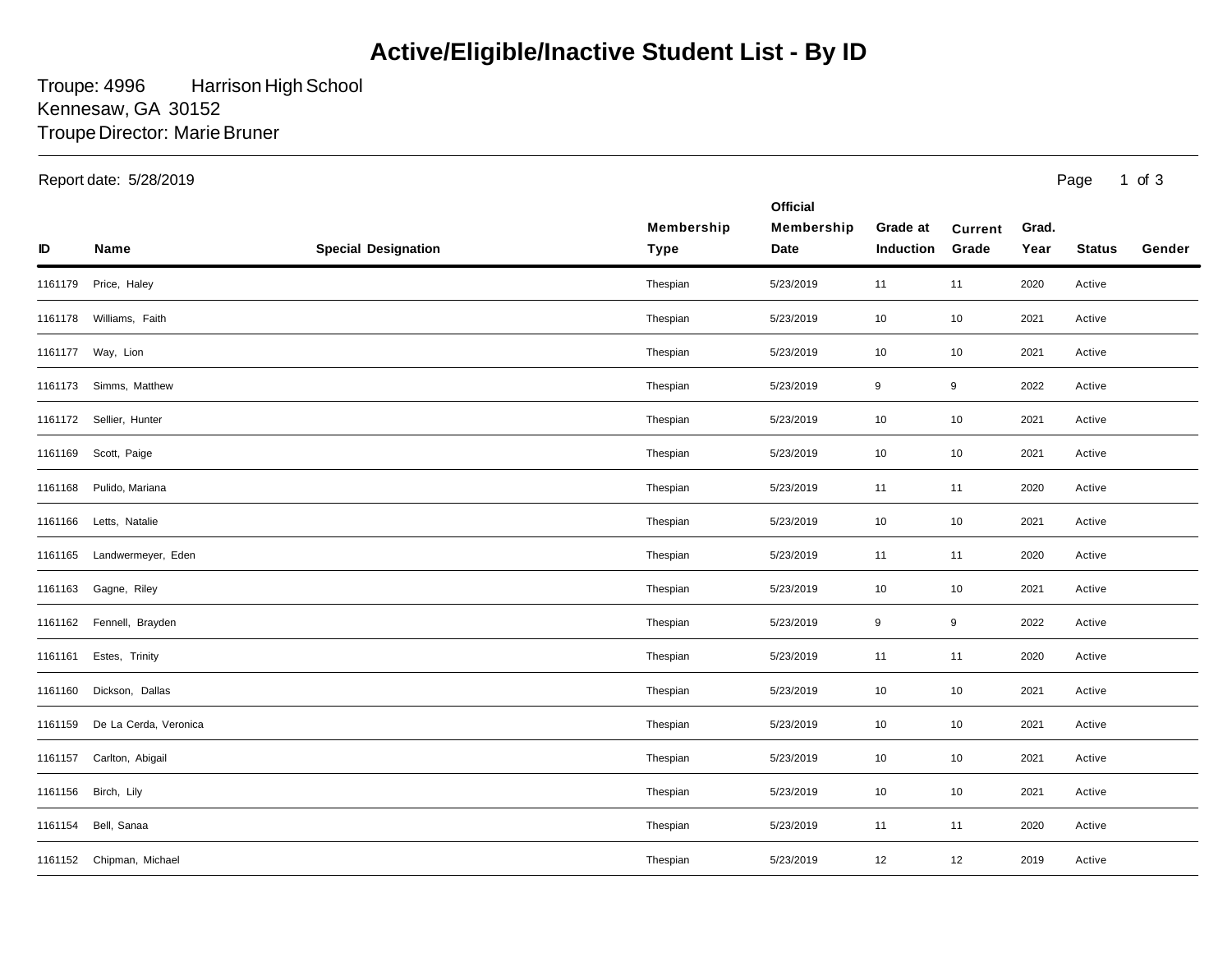| ID      | Name               | <b>Special Designation</b> | Membership<br><b>Type</b> | <b>Official</b><br>Membership<br>Date | Grade at<br><b>Induction</b> | <b>Current</b><br>Grade | Grad.<br>Year | <b>Status</b> | Gender |
|---------|--------------------|----------------------------|---------------------------|---------------------------------------|------------------------------|-------------------------|---------------|---------------|--------|
| 1099024 | Steadham, Miakoda  |                            | Thespian                  | 8/10/2018                             | 10                           | 10                      | 2021          | Active        |        |
| 1099023 | Simms, William     |                            | Thespian                  | 8/10/2018                             | 12                           | 12                      | 2019          | Active        |        |
| 1099022 | Sharpe, Emily      |                            | Thespian                  | 8/10/2018                             | 11                           | 11                      | 2020          | Active        |        |
| 1099020 | Scott, Alexander   |                            | Thespian                  | 8/10/2018                             | 10                           | 10                      | 2021          | Active        |        |
| 1099019 | Rowell, Emily      |                            | Thespian                  | 8/10/2018                             | 11                           | 11                      | 2020          | Active        |        |
| 1099018 | Parker, Tehya      |                            | Thespian                  | 8/10/2018                             | 10                           | 10                      | 2021          | Active        |        |
| 1099017 | Major, Taneli      |                            | Thespian                  | 8/10/2018                             | 11                           | 11                      | 2020          | Active        |        |
| 1099015 | Landwermeyer, Lily |                            | Thespian                  | 8/10/2018                             | 12                           | 12                      | 2019          | Active        |        |
| 1099014 | Katasak, Jennifer  |                            | Thespian                  | 8/10/2018                             | 11                           | 11                      | 2020          | Active        |        |
| 1099013 | Jackson, Hannah    |                            | Thespian                  | 8/10/2018                             | 10                           | 10                      | 2021          | Active        |        |
| 1099011 | Huynh, Lana        |                            | Thespian                  | 8/10/2018                             | 11                           | 11                      | 2020          | Active        |        |
| 1099009 | Hatfield, Paige    |                            | Thespian                  | 8/10/2018                             | 11                           | 11                      | 2020          | Active        |        |
| 1099008 | Garrity, Olivia    |                            | Thespian                  | 8/10/2018                             | 11                           | 11                      | 2020          | Active        |        |
| 1099007 | Durkin, Olivia     |                            | Thespian                  | 8/10/2018                             | 11                           | 11                      | 2020          | Active        |        |
| 1099006 | Cave, Christian    |                            | Thespian                  | 8/10/2018                             | 12                           | 12                      | 2019          | Active        |        |
| 1099005 | Carroll, Emma      |                            | Thespian                  | 8/10/2018                             | 11                           | 11                      | 2020          | Active        |        |
| 1099004 | Campbell, Harrison |                            | Thespian                  | 8/10/2018                             | 11                           | 11                      | 2020          | Active        |        |
| 1099003 | Calva, Marcelo     |                            | Thespian                  | 8/10/2018                             | 11                           | 11                      | 2020          | Active        |        |
| 1099002 | Baldwin, Christian |                            | Thespian                  | 8/10/2018                             | 12                           | 12                      | 2019          | Active        |        |
| 1035487 | Wing, Henry        |                            | Thespian                  | 8/17/2017                             | 11                           | 12                      | 2019          | Active        | M      |
| 1035486 | Williams, Zahra    |                            | Thespian                  | 8/17/2017                             | 11                           | 12                      | 2019          | Active        | F      |
| 1035481 | Stratigos, Eva     |                            | Thespian                  | 8/17/2017                             | 11                           | 12                      | 2019          | Active        | F      |